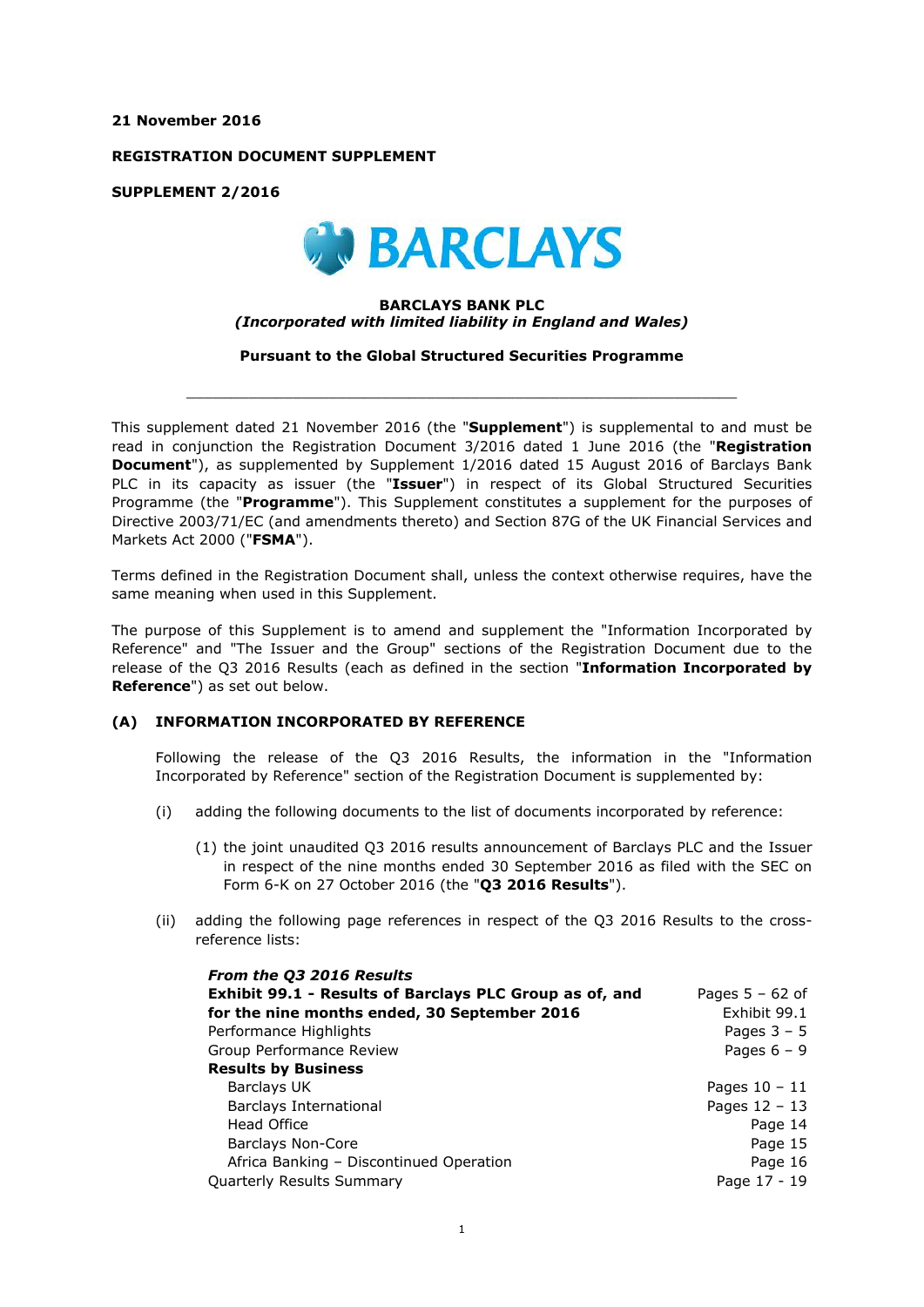| Quarterly Core Results by Business                                                       | Page $20 - 24$  |
|------------------------------------------------------------------------------------------|-----------------|
| Discontinued Quarterly Results Africa                                                    | Page 25         |
| <b>Performance Management</b>                                                            |                 |
| Margins and balances                                                                     | Page 26         |
| Credit Risk                                                                              | Page 27         |
| Condensed Consolidated Financial Statements                                              | Pages 28 - 30   |
| Capital                                                                                  | Pages $31 - 33$ |
| <b>Risk Weighted Assets</b>                                                              | Page 34         |
| Leverage                                                                                 | Pages 35-36     |
| Shareholder Information                                                                  | Page 37         |
| Appendix 1 - Glossary                                                                    | Pages 38- 62    |
| 99.2 and<br>Exhibit 99.3<br>Exhibit<br>Capitalisation<br>and<br>$\overline{\phantom{a}}$ | Pages $63 - 64$ |
| Indebtedness                                                                             |                 |

Only information listed in the cross-reference lists above is incorporated by reference into the Registration Document.

For the purposes of the prospectus rules made under Section 73A of the FSMA and the Registration Document, the information incorporated by reference, either expressly or implicitly, into the Q3 2016 Results does not form any part of the Registration Document.

Information in the Q3 2016 Results which is not incorporated by reference into the Registration Document is either not relevant for the investor or is covered elsewhere in the Registration Document.

The above documents may be inspected during normal business hours at the registered [office of the Issuer or at https://www.home.barclays/barclays-investor-relations/results](https://www.home.barclays/barclays-investor-relations/results-and-reports/results.html)and-reports/results.html.

## **(B) THE ISSUER AND THE GROUP**

Following the release of the Q3 2016 Results, the information in the "The Issuer and the Group" section of the Registration Document is supplemented as follows:

(i) Deleting the sentence under "Legal Proceedings" and replacing it with the following:

"For a description of the governmental, legal or arbitration proceedings that the Issuer and the Group face, see Note 13 *(Provisions)* and Note 19 *(Legal, competition and regulatory matters)* to the financial statements of Barclays PLC on pages 79 to 80 and pages 83 to 94, respectively, of the Q2 2016 Interim Results Announcement and page 9 of the Q3 2016 Results under the section entitled "Other matters" for a description the updated provisions for the payment protection insurance redress. To the extent that there is any inconsistency between (a) any statement in this Supplement and (b) any other statement in, or incorporated by reference in the Registration Document, the statements in (a) above shall prevail."

(ii) Under the information set out in "Directors", the description of James Staley's "function(s) within the Bank" shall be amended to read "Group Chief Executive Officer", the "principal outside activities" of Crawford Gillies and Dambisa Moyo shall be amended and the appointment of Mary Francis shall be added as follows: